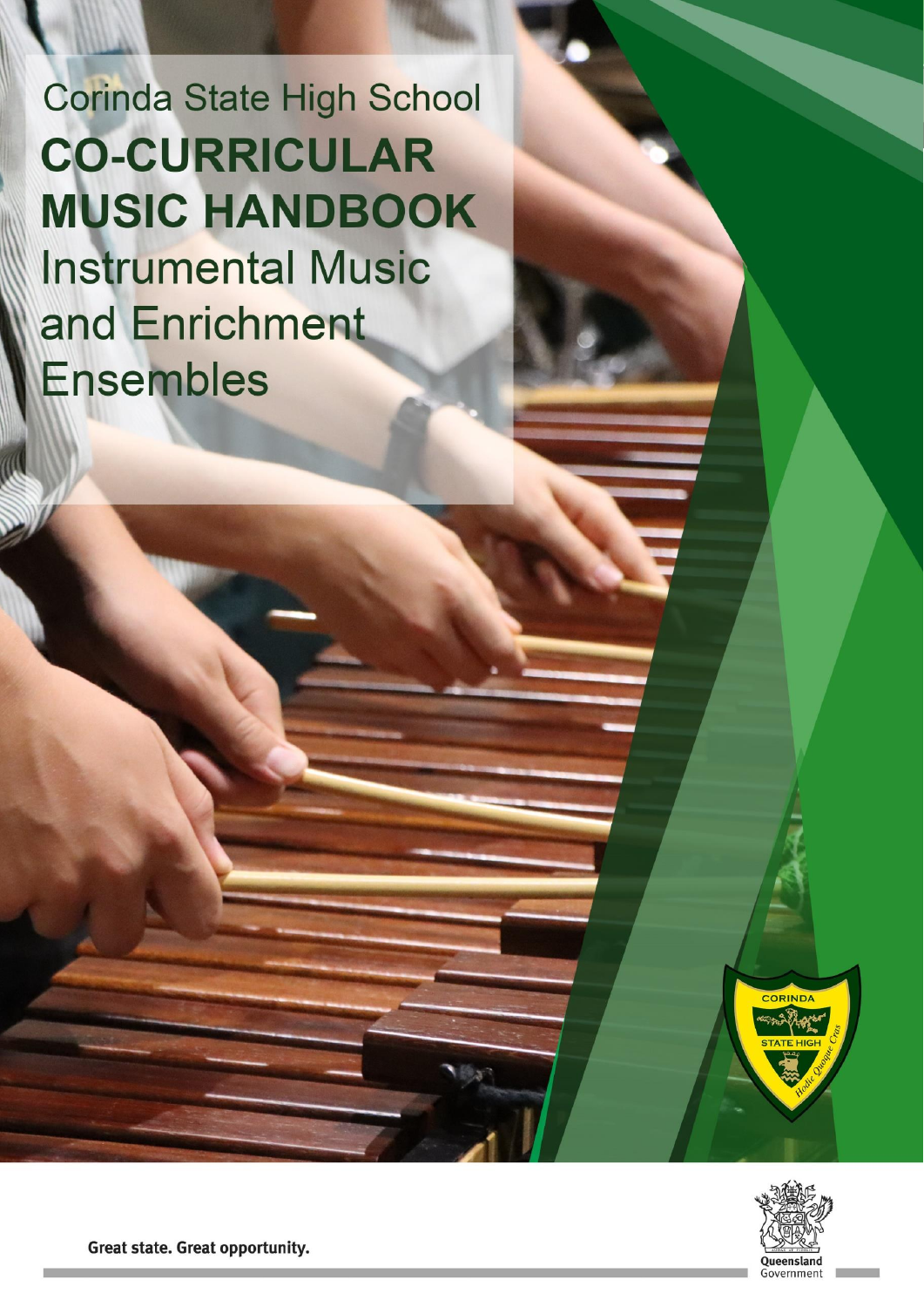

Disclaimer: The information in this handbook is subject to change without notice due to human and physical resource allocations.

Fees will be invoiced within the first month of course commencement, invoices will be sent home with payment instructions and due dates. Please note only financial students can stay enrolled in a program and no refunds for fees and levies due to instrument maintenance, repair and sanitisation requirements.

# **Contents**

| Relationship Between Co-curricular Music, Elective and Music Excellence  3 |  |
|----------------------------------------------------------------------------|--|
|                                                                            |  |
|                                                                            |  |
|                                                                            |  |
|                                                                            |  |
|                                                                            |  |
|                                                                            |  |
|                                                                            |  |
|                                                                            |  |
|                                                                            |  |
|                                                                            |  |
|                                                                            |  |
|                                                                            |  |
|                                                                            |  |
|                                                                            |  |
|                                                                            |  |
|                                                                            |  |
|                                                                            |  |
|                                                                            |  |
|                                                                            |  |
|                                                                            |  |
|                                                                            |  |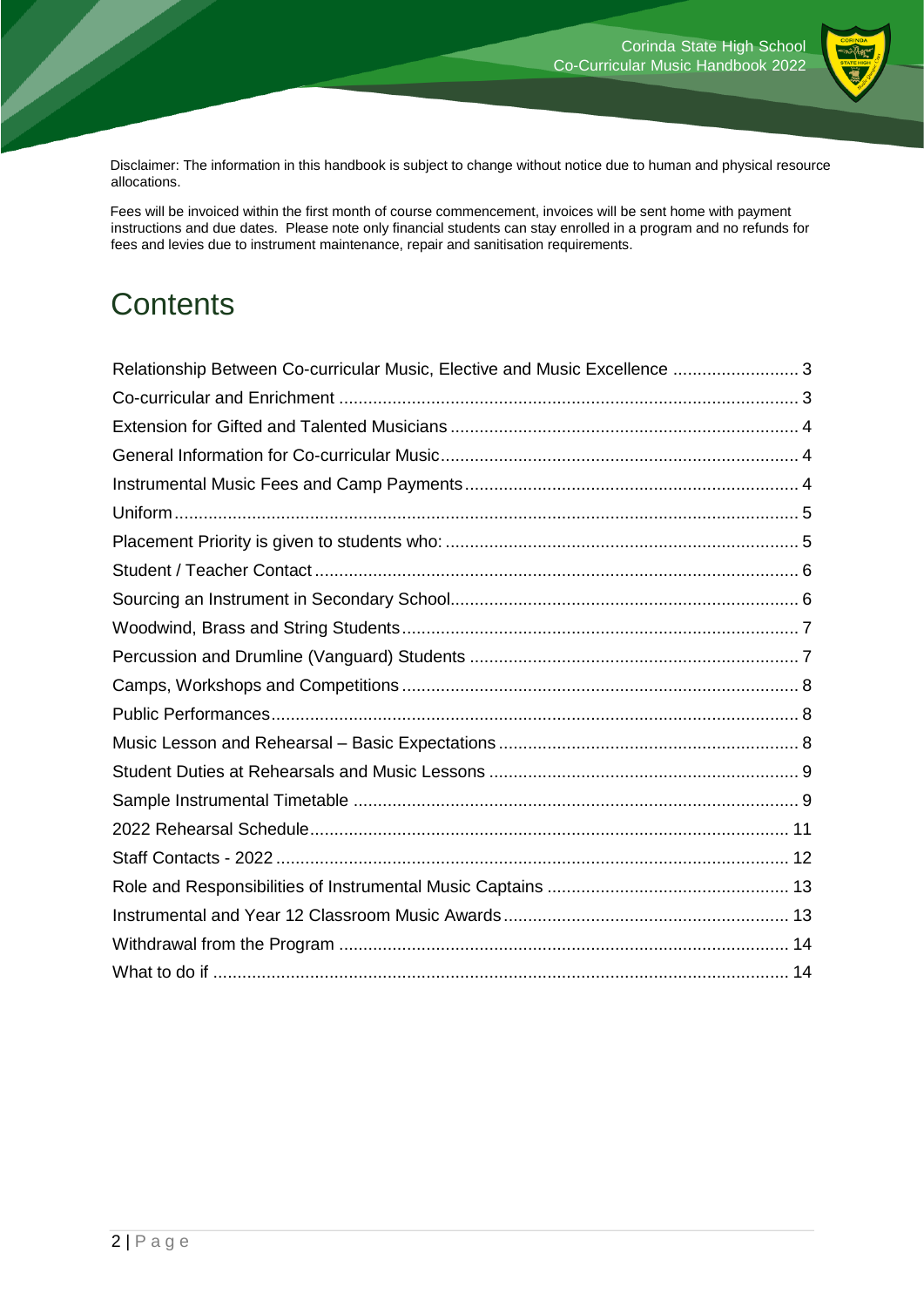

## <span id="page-2-0"></span>Relationship Between Co-Curricular Music, Elective and Music Excellence

This booklet has been compiled to assist students and their parents in their understanding of the Co-curricular Music program at Corinda State High School. Our program promotes a sense of community and commitment while students and staff work together to seek opportunities for challenge, growth, creative curiosity – and gigs.

The co-curricular Instrumental Music program works hand in hand with Junior Music Excellence then Senior Applied, General and Extension Music to strengthen student knowledge and skills in Western Classical, Contemporary and Jazz traditions.

The interconnectivity between 7-9 Music Excellence and our 7-12 Co-curricular Music program has resulted in multiple pathways to maximise opportunities for student involvement and attendance in instrumental lessons and ensembles without a detrimental impact on core learning. Co-curricular Music involves a variety of ensemble types that teach technical skill and stage craft to Junior Elective, 7-9 Music Excellence as well as Senior Applied, General and Music Extension.

Although it is not compulsory, students who join Instrumental Music in year 7 are strongly advised to enrol in 7-9 Music Excellence as their weekly elective (three x 70 minutes per week – performance, composition and responding with AMEB Music Theory tuition) to elevate their involvement. This intensifies long-term connections with like-minded creatives where Corinda musicians' network, explore and are challenged.

We have tracked academic data of Corinda's Instrumental Music students for ten years, and involvement in our band program lifts academic success in in General subject areas, including General classes and Music Extension.

## <span id="page-2-1"></span>Co-curricular and Enrichment

Co-curricular Brass, Strings, Percussion and Woodwind students are formally assessed according to the Education Queensland Instrumental Music Curriculum (2017). In year 7, upon enrolment, students at Corinda State High School with string ensemble or concert band experience in an Education Queensland primary school are placed in lessons according to their Education Queensland Instrumental Music Curriculum level or AMEB equivalent without an audition. At Corinda, interstate or non-government enrolments require a conversation with Music staff to determine skill level prior to commencement.

Voice, piano, guitar, vocal ensemble, rock band and Vanguard are enrichment and are not assessed. These instruments and groups do not follow the established state-wide Instrumental Music syllabus. Instead, the additional lessons and experiences are offered to allow on-site access to private (one on one or small group) specialist tuition and performance enrichment (page 5).

The 7-9 Music Excellence program is separate to Co-curricular Music, however students enrolled in 7-9 Music Excellence must be in an Instrumental Music lesson or an equivalent weekly private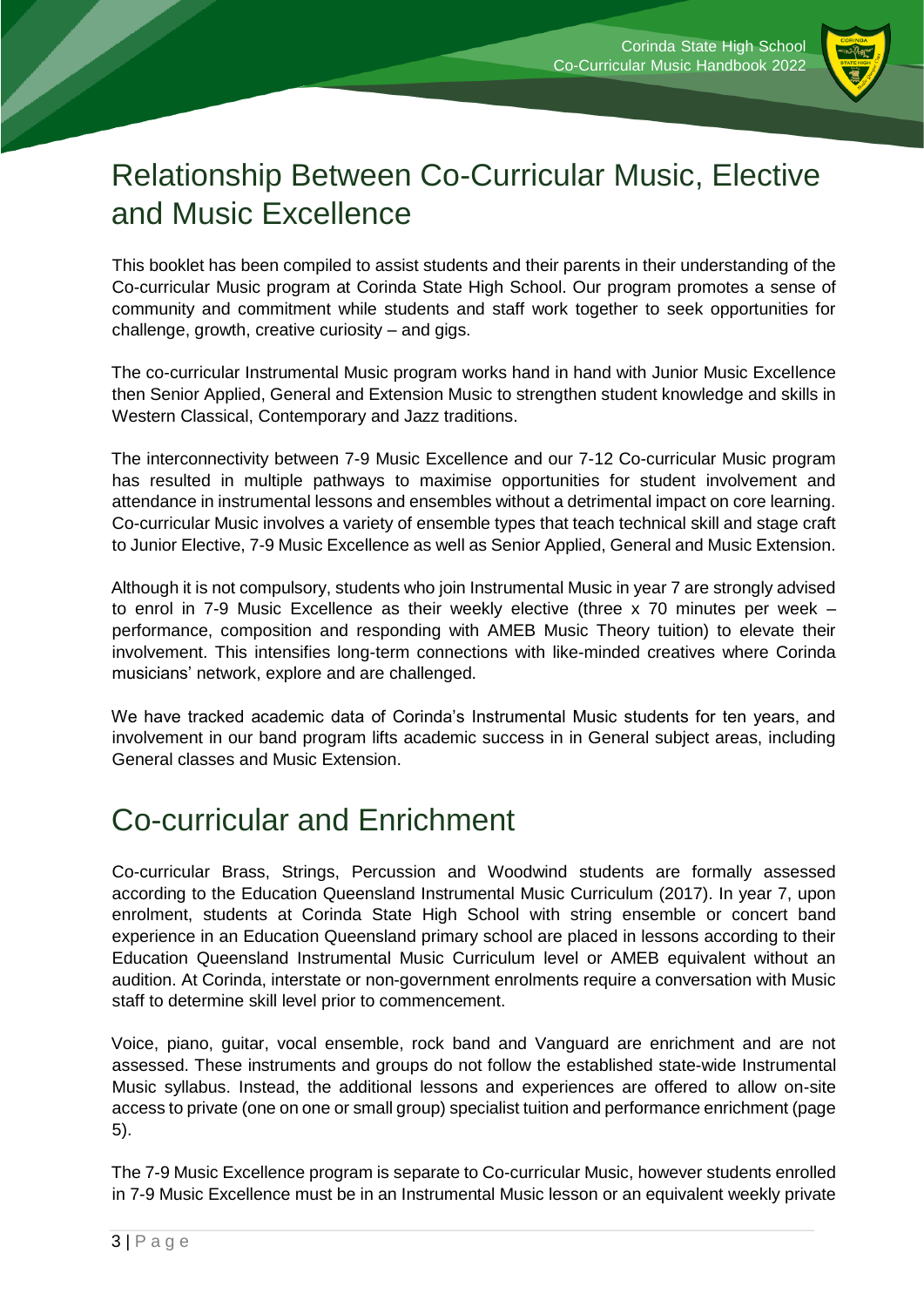

guitar, piano or voice lessons (page 5). Vocal ensembles and rock band groups were established as enrichment for Music Excellence students who do not play in a concert band or string ensemble.

Please note, Corinda State High School's Music Excellence Vocal Ensemble, Senior Music Vocal program, Vanguard, chamber groups and student led contemporary bands co-exist alongside Instrumental to cater for vocalists and rhythm section learners in Music Excellence and Senior Music. They are not assessed using the EQ Instrumental Music curriculum.

### <span id="page-3-0"></span>Extension for Gifted and Talented Musicians

Skilful musicians who are identified by staff are invited to join chamber groups, woodwind choirs as well as school and metropolitan orchestras. Excellence staff coordinate opportunities to audition for State, Australian and Pacific Honours Ensemble Programs, Metropolitan groups, Creative Generation State Schools Onstage, MOST and competitions.

## <span id="page-3-1"></span>General Information for Co-curricular Music

Instrumental Music students receive one weekly lesson on their principal concert band or strings instrument.

Their single weekly lesson rotates so students are able to attend their core, Excellence and Home Group lessons without regular interruptions. Please note that due to large numbers Woodwind is alternatively scheduled during a weekly Period 0 or 5 timeslot to avoid class time entirely.

All Instrumental Music students are required to participate in a minimum of one ensemble. This is not negotiable and the instrumental band staff strictly elect which ensembles students are to enrol in. This is according to skill level and the balance of each band. There are many ensembles so students have opportunities to learn a range of musical styles.

Once the priority bands (Symphonic Band, Wind Ensemble and Chamber Strings) are filled and balanced, students may be invited to additional specialised groups including Big Band, Saxophone Ensemble, Percussion Ensembles and Amadeus Strings. Corinda State High School students are encouraged to Exceed Your Expectations – and Instrumental Music students are no exception. Occasionally, students are invited to participate in a second study to help balance our ensembles. When this happens, they negotiate with the teacher of their principal instrument regarding which weekly lesson they attend to minimise disruption to core learning.

#### <span id="page-3-2"></span>Instrumental Music Fees and Camp Payments

Fees associated with instrumental music assist with the extra costs of buying and maintaining music, instrument repairs, stands, photocopying, workshops as well as supporting the music infrastructure. The prompt payment of fees enables the program to run efficiently. All music fees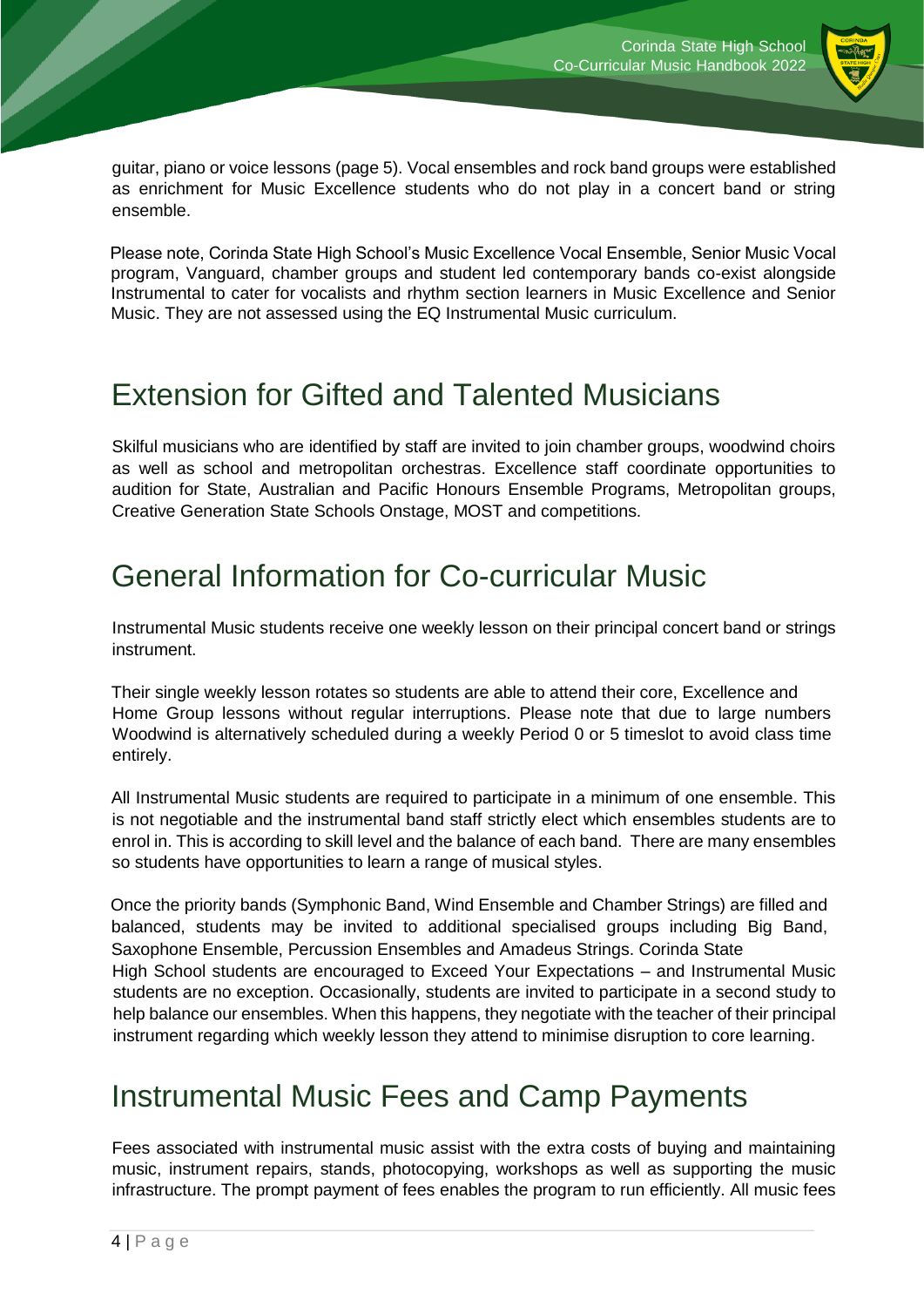

and Band Camp fees need to be paid by the end of Term 1 or a payment plan established with the school administration team.

- a. *Subject fees are published annually in the Student Resource Scheme and are invoiced each November prior to the year of study.*
- b. All fees are non-refundable nor pro-rata upon exit or expulsion from the program.
- c. Ensure you have completed an instrumental enrolment form for the year and return to the office.
- d. Your instrumental fee will be added to your school account and is payable with your other school fees.

Additionally, Instrumental Music Camp is essential to the success of our program. It fosters community and each ensemble covers ten weeks' worth of rehearsals in the space of three days. Symphonic Band, Wind Ensemble, Chamber Strings, Amadeus Strings, Big Band, Junior and Senior Percussion Ensembles attend Music Camp in Semester 1 each year.

*\*\*Subject fees are published annually in the Student Resource Scheme and are invoiced each November prior to the year of study.*

### <span id="page-4-0"></span>Uniform

It is important to note that we acknowledge families make considerable purchases at the commencement of Year 7. For this reason, Wind Ensemble, Junior Percussion Ensemble and Year 7 members of Chamber Strings wear their formal school uniform only.

All other ensemble members will be required to play in full Instrumental Music performance uniform.

The performance uniform required for all other ensembles is:

- Black performance shirt (available from School Locker only)
- Black trousers (not tights, yoga pants, leggings, chinos or jeans)
- Black school shoes and plain black socks polished and tidy
- All hair beyond shoulder length should be neatly tied back into a tight pony tail, braid or bun during all performances. Green hair ribbons or neutral hair ties if required.

Students are expected to wear their performance uniforms with pride at all times. They must be crisply ironed and stored on a coat hanger with a label at school or backstage at performances. Students are not to adopt a "casual look" prior to or following performances by either changing or unbuttoning shirts. All shirts are to be clean and hair tied back from the face. Additionally, makeup, bold nail polish and excessive jewellery may not be worn.

## <span id="page-4-1"></span>Placement Priority is given to students who:

- 1. Played an instrument at primary school; and
- 2. Own their own instrument (except large instruments e.g. Tuba, Double Bass, Baritone Saxophone).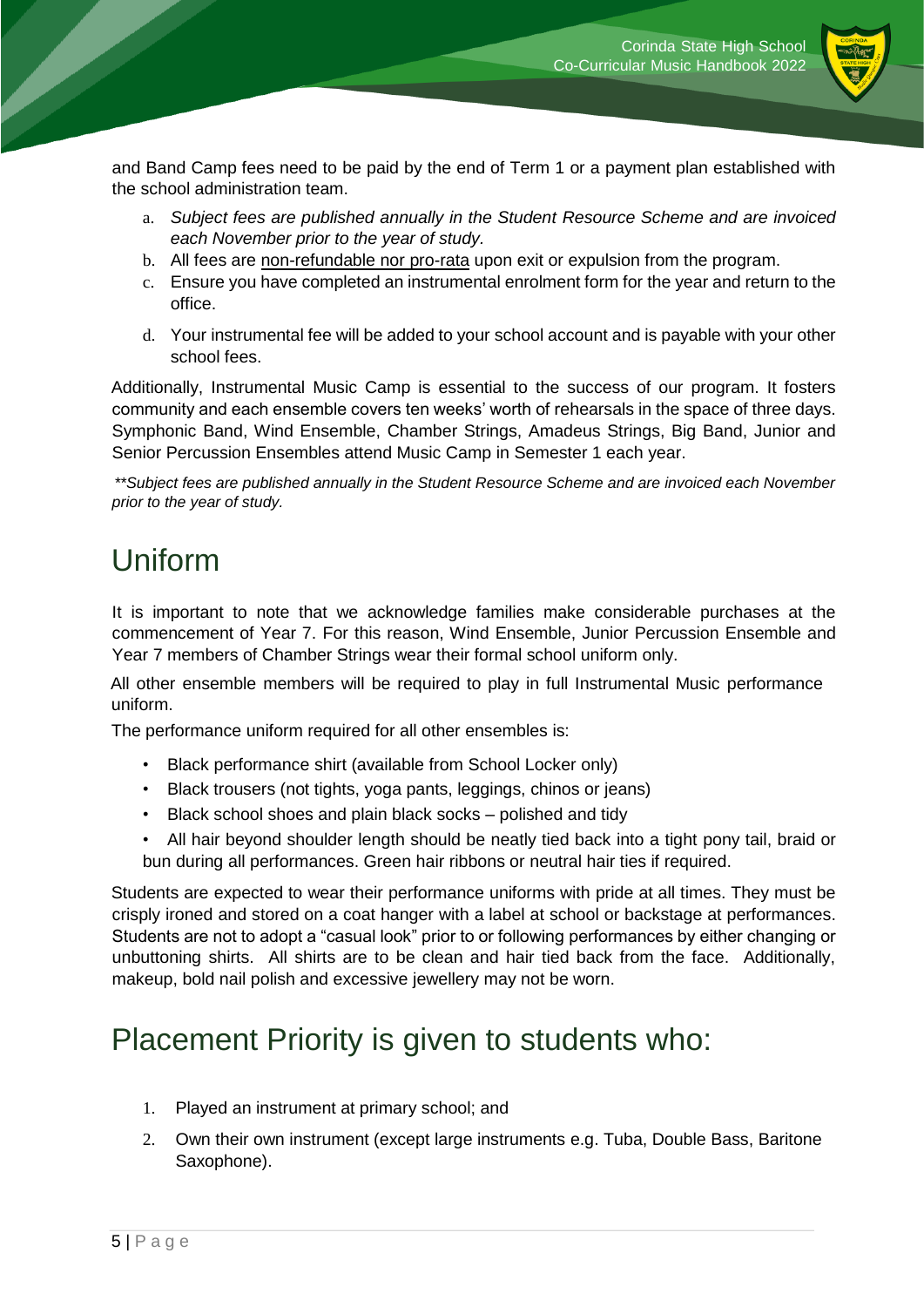

Whenever possible a student will commence on an instrument he/she would prefer with consideration given to the following:

- 1. Suitable matching of the instrument to the student, i.e. physical characteristics likely to affect playing
- 2. Requirements of the band and ensemble programs to form well balanced ensembles
- 3. Existing vacancies in lessons
- 4. Available school instruments if required.

Initial enrolment in the program is for a minimum period of one year with the expectation that students commit to lessons and at least one band for the duration of secondary school. Continuing yearly enrolment is arranged each November and directly impacts the teaching fraction Instrumental Music Teachers are allocated per school, per day, each year.

## <span id="page-5-0"></span>Student / Teacher Contact

Generally, students have at least two contact periods per week, which includes one lesson of at least 35 min duration and one large ensemble rehearsal that takes place during Period 0 or 5. Instrumental lessons are provided on a rotating timetable or outside standard Periods 1, 2, 3 or 4 so as not to unduly interrupt school lessons. It is the student's responsibility to catch up on any class work missed, to adhere to the timetable, and to inform instrumental teachers and The Arts HOD ahead of time of any reasons why a lesson time should be changed.

Students who are unwilling to participate in an ensemble may not join this program or represent the school in extension groups (MOST, Metropolitan ensembles, CGEN, SHEP).

Instrumental Music Reports are included in the end of semester report. Unforeseen circumstances (COVID) may alter the frequency or timeline for reporting.

#### <span id="page-5-1"></span>Sourcing an Instrument in Secondary School

These are three sources for instruments:

- 1. Private ownership
- 2. School loans
- 3. Hire from music retailers

The majority of students in the program own their own instruments. Most music retailers offer a rental program with several purchase options open after a three-month trial period. In some instances, some instrumental music teachers may assist families in some cases, to locate a second-hand instrument that suits a family's budget.

Students who borrow a school instrument are encouraged to purchase their own instrument after the initial twelve months. If they cannot do so they may be permitted to continue with the school instrument. This decision will be made by the instrumental teacher and will be based on students' commitment, attitude and attendance. A hire fee is charged each year for instrument use. Please note the following listed conditions:

The instrument is to be used by the nominated student and no other person.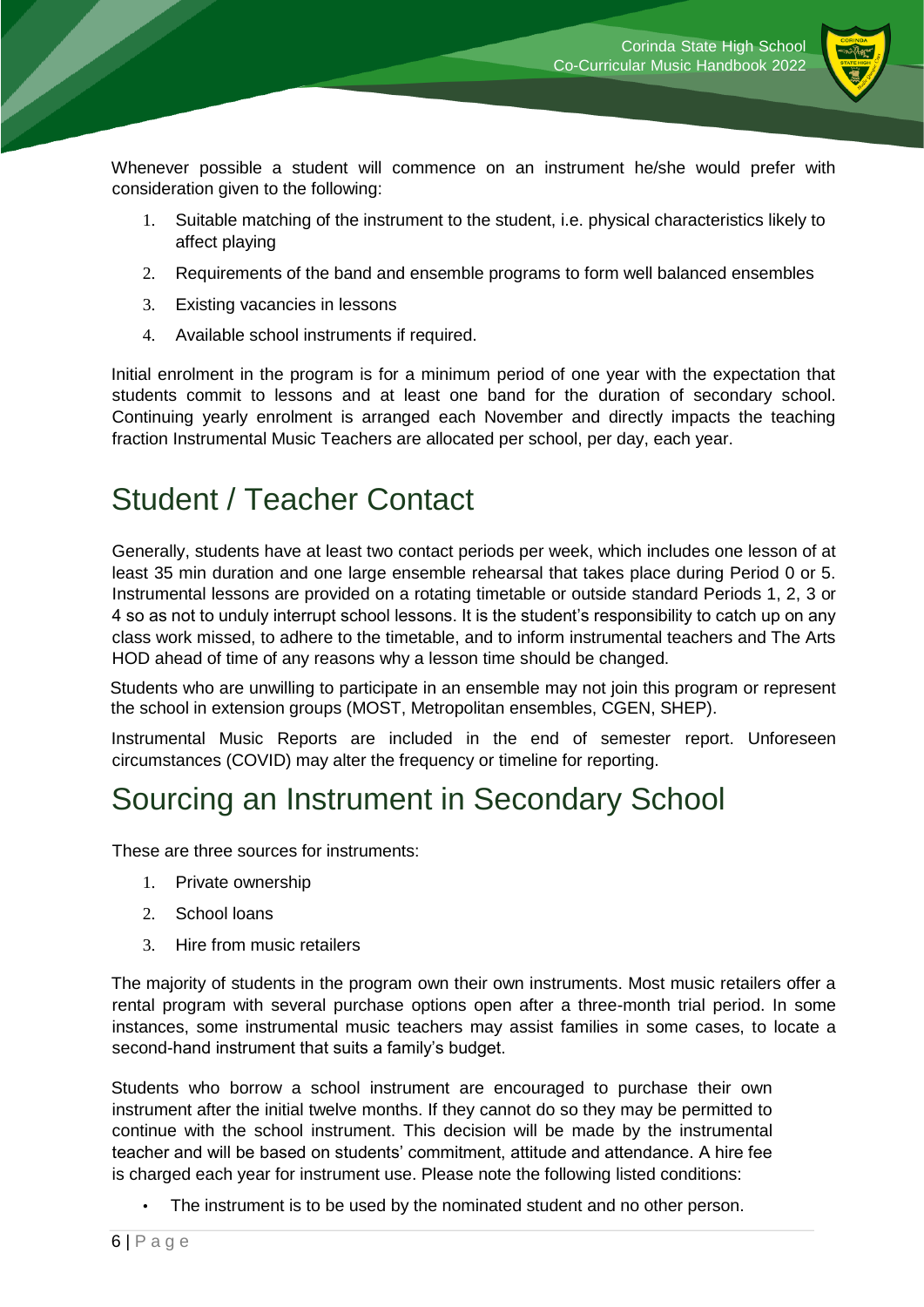

- The period of the loan is one school year. The instrument must be returned to school before the end of the school year for checking. Instruments can be borrowed for holiday periods after they have been checked in at the end of the school year. COVID sanitisation routines may prevent holiday loans.
- A payment for the use of the instrument must be made as per the schedule of fees.
- The instrument must be returned promptly for any inspection, repair, or adjustment, which may be required through normal wear and tear.
- In the event of accidental loss or damage, the circumstances must be immediately reported to the school. Damage by negligence, lack of use or misplacement will be the responsibility of the parent/guardian.
- The student to whom the instrument is loaned is responsible for ensuring that the instrument is placed safely in the instrument store room and NOT left in the foyer of the Music Block. They are to be taken home each day and not left overnight.
- If, in the opinion of the instructor, the student is not carrying out reasonable practice of Instrumental Music Curriculum works or ensemble pieces, or shows little progress, or does not appear to be taking reasonable care, the loan will be reviewed with the possibility of termination.

### <span id="page-6-0"></span>Woodwind, Brass and String Students

Students must maintain their instruments and are required to provide:

Own or school instrument with a comprehensive cleaning kit and accessories as required e.g. Clarinet- pull through cloth for outside, mouth piece brush, soft brush or pipe cleaners for keys and key oil;

Texts as required;

- Corinda State High School Band Folder (clearly named, for purchase from the CSHS Uniform Shop)
- Rosin, cleaning cloth and shoulder rest (violins and violas) String students only.

## <span id="page-6-1"></span>Percussion and Drumline (Vanguard) Students

The school provides all large percussion equipment required by ensembles. Students are required to provide the following:

- Drumsticks (preferably wood tip);
- Rubber rebound practise pad;

Please note the Percussion Maintenance Fee and a separate Vanguard Maintenance Fee is noted in the Fees Section. This is necessary for the upkeep of large Percussion and Drumline instruments used by students throughout a school year including the hire of trailers or trucks to transport large items.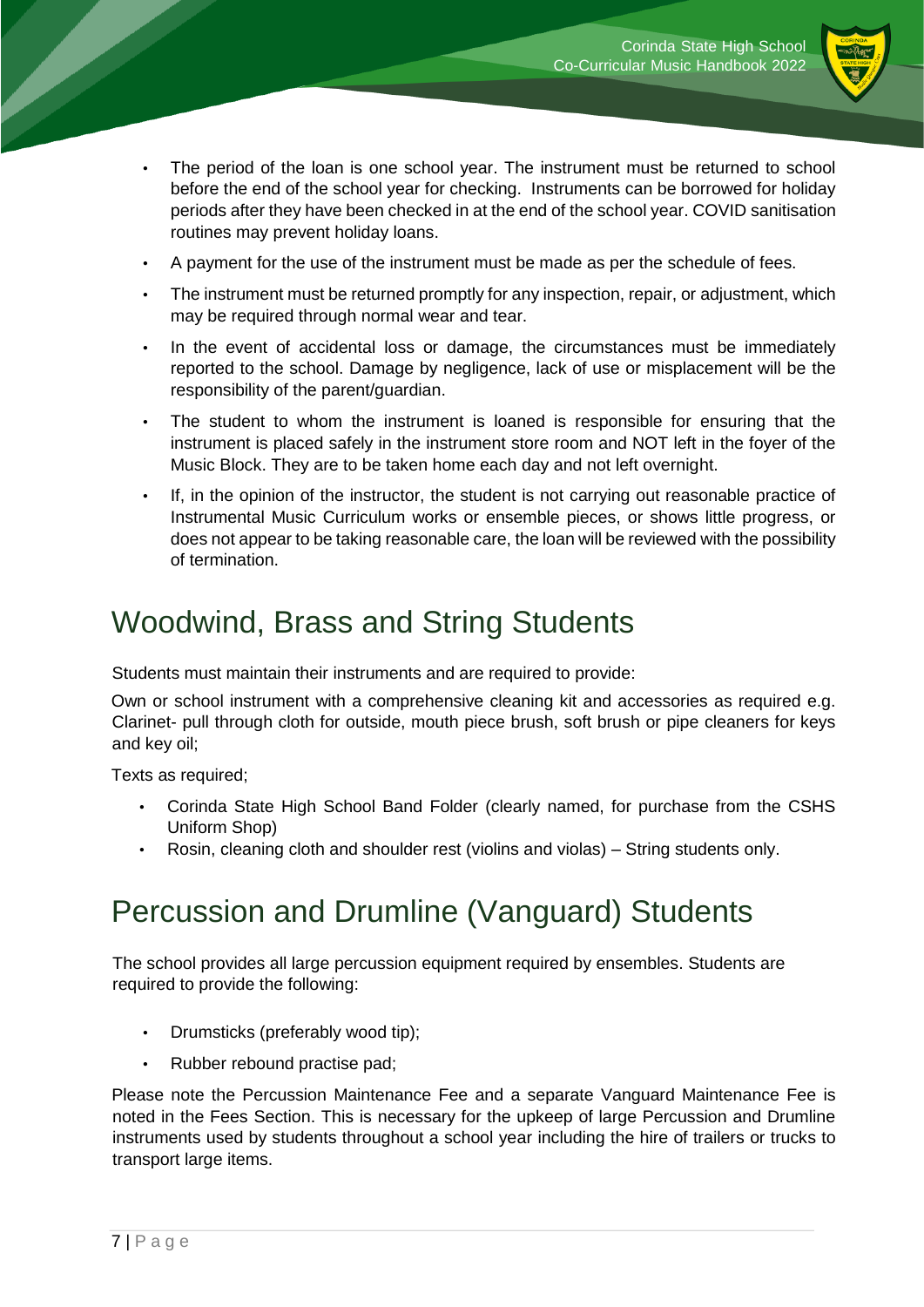

# <span id="page-7-0"></span>Camps, Workshops and Competitions

Early each year, the Music Department runs an Instrumental Music Camp. The date for this camp in 2022 is March 23 - March 25 (Term 1 Week 9). It is held at Brookfield over three days. During this time students will refine their practice through intensive workshops and team building. All bands will perform a concert for families at the high school on the Friday evening. After a long camp, performers eat dinner at home and wear a smart casual outfit for the concert. Strict COVID safe practices and policies will be adhered to.

### <span id="page-7-1"></span>Public Performances

Throughout the year, we aim to have each ensemble perform publicly. Due to staff workload, EQ Instrumental Music staff are capped at 20 performances annually, to be dispersed between their allocation of schools and this is pro rata for part time teachers. Additionally, COVID19 has an ongoing impact on how EQ schools proceed with performances.

As additional opportunities arise we will ensure to let you know in advance, however some performance opportunities are advertised with little time for the secondary school's VSR process. Some known events that we will be participating in for 2022 include:

At school:

- Open Day
- ANZAC Day
- Music in the Night Concert and Awards
- Academic Awards of Excellence

In the wider community, dependent on COVID restrictions:

- Sherwood Fete
- Brisbane Bands Festival
	- Corinda State School's Festival of Nations
- Oxley Fete
- Sherwood Community Festival

### <span id="page-7-2"></span>Music Lesson and Rehearsal – Basic Expectations

At Corinda State High School, we exceed expectations for excellence in The Arts. As a member of the Instrumental Music Program at Corinda SHS, very high standards of commitment, organisation and reliability are required of the students.

The basic expectations of ALL Instrumental Music Students are that they:

Attend EVERY rehearsal.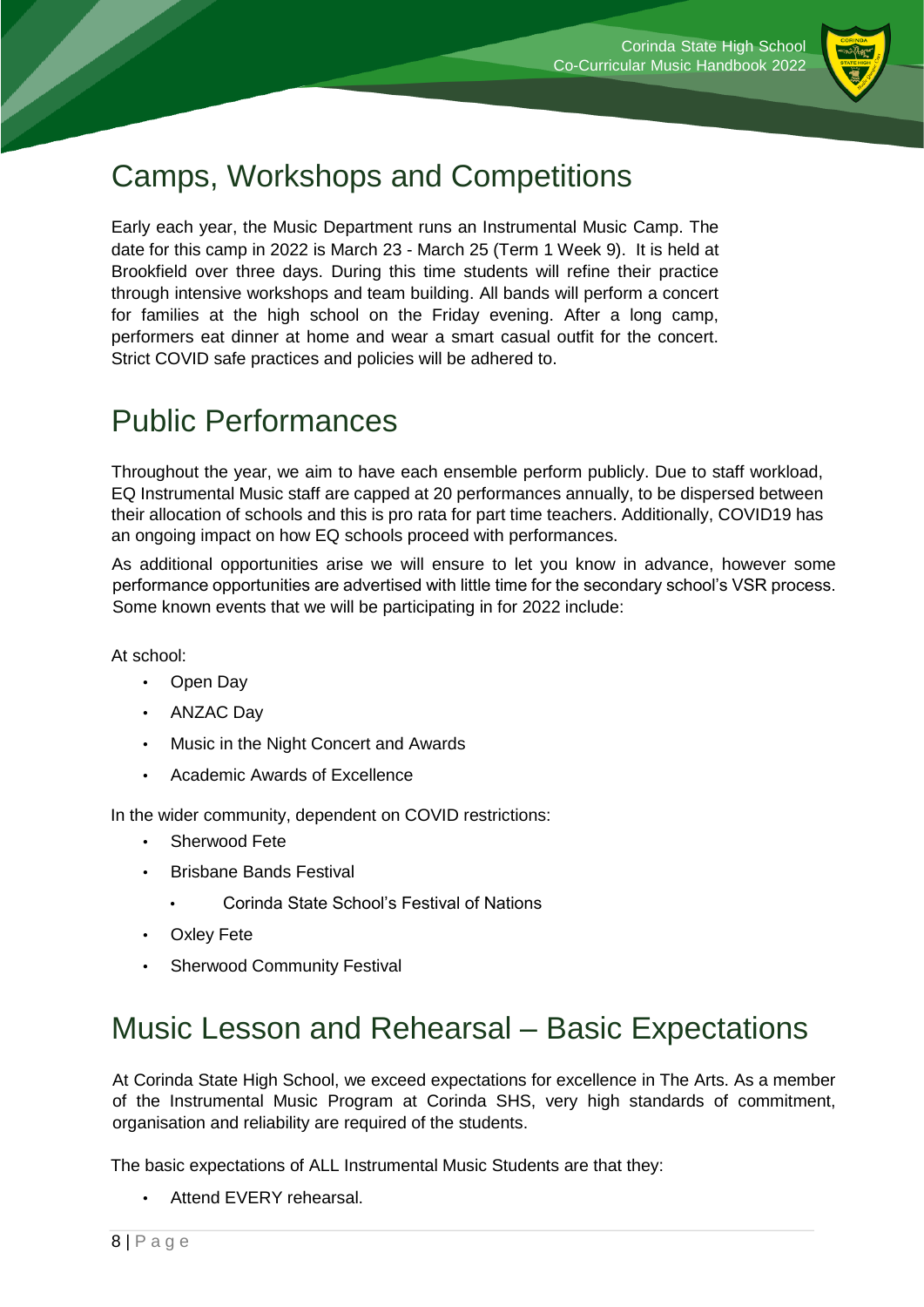

- Attend EVERY lesson.
- Attend EVERY performance.
- Own a complete performance uniform Crisply ironed Corinda Band Shirt, Corinda Folder and Black Dress pants (not tights), black socks and black shoes.
- Maintain and care for their instrument and store it safely and tidily.
- Maintain a neat and accurate folder of sheet music, clearly labelled with their name.
- Check upcoming important dates on the Music Noticeboard and student notices.
- Are prompt to bring letters home to parents, and return all permission slips quickly.
- Participate to the best of their ability at all times. When you are in a rehearsal, your conductor is the boss.
- Teachers do not have to organise make up lessons for musicians who do not attend as scheduled.

### <span id="page-8-0"></span>Student Duties at Rehearsals and Music Lessons

- Are on time, tuned up and ready to play by the rehearsal start time. Attend the full session. You should arrange to arrive with plenty of time to get your instrument and music organised, tuned and set up. This may take more time for larger instruments and percussionists.
- Are seated in such a way that you can see your conductor clearly.
- Work as part of a team  $-$  you are one section of a bigger ensemble.
- Do not talk or make noise when your conductor is rehearsing.
- Raise your hand and speak politely if you have a question. Follow directions without hesitation – even if you disagree. If you think something should be interpreted a different way - this is a professional conversation for your lesson time, not the rehearsal session.
- Take your instrument home every day and practice. Instruments should never be left at school as you require them for rehearsals at home.
- Arrive at the Music block at 8:30 in the morning if you require to store your instrument prior to your lesson. Instruments are left at own risk.
	- Instrumental teachers will only reschedule lessons to accommodate a formal curriculum examination as listed in a Class Course Planner. Show this to your teacher to be excused before the day of the exam.

### <span id="page-8-1"></span>Sample Instrumental Timetable

Students are required to identify which lesson group they are in and then attend the corresponding session each week. Note that the session changes depending on the school week.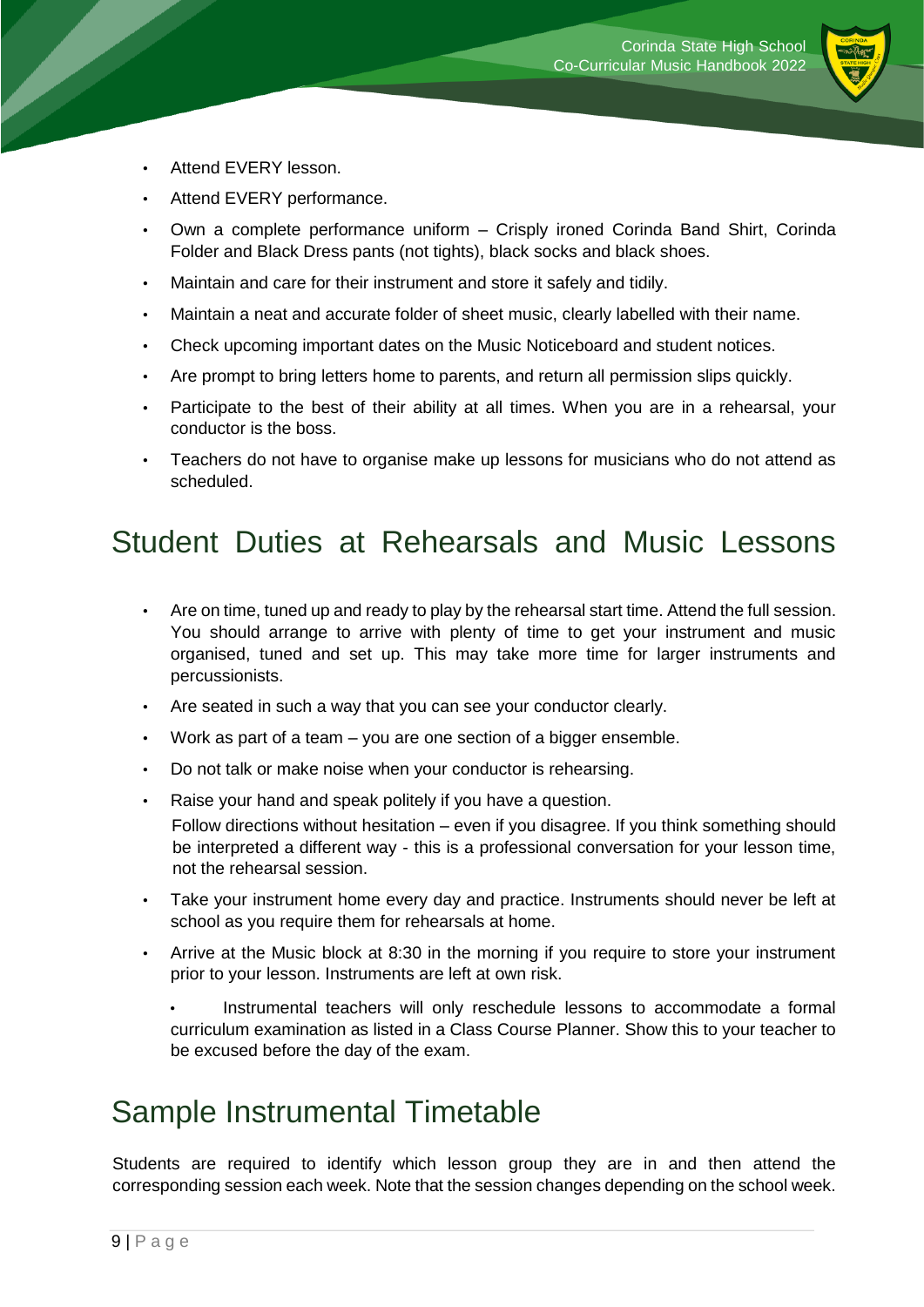

|       | 2 <sup>nd</sup> Feb           | 9 Feb                         | 16 Feb                        | 23 Feb                        | 2 Mar                         | 9 Mar                         | 16 Mar                        | 23 Mar                        | 30 Mar                        |  |
|-------|-------------------------------|-------------------------------|-------------------------------|-------------------------------|-------------------------------|-------------------------------|-------------------------------|-------------------------------|-------------------------------|--|
| 7.30  | Chamber<br><b>Strings</b>     | Chamber<br><b>Strings</b>     | Chamber<br><b>Strings</b>     | Chamber<br><b>Strings</b>     | Chamber<br><b>Strings</b>     | Chamber<br><b>Strings</b>     | Chamber<br><b>Strings</b>     | Chamber<br><b>Strings</b>     | Chamber<br><b>Strings</b>     |  |
| 8.30  | <b>LESSON</b><br><b>CHECK</b> | <b>LESSON</b><br><b>CHECK</b> | <b>LESSON</b><br><b>CHECK</b> | <b>LESSON</b><br><b>CHECK</b> | <b>LESSON</b><br><b>CHECK</b> | <b>LESSON</b><br><b>CHECK</b> | <b>LESSON</b><br><b>CHECK</b> | <b>LESSON</b><br><b>CHECK</b> | <b>LESSON</b><br><b>CHECK</b> |  |
| 8.50  | G                             | A                             | B                             | C                             | D                             | Е                             | F                             | G                             | A                             |  |
| 9.25  | F                             | G                             | A                             | в                             | c                             | D                             | Е                             | F                             | G                             |  |
| 10.00 | Е                             | F                             | G                             | A                             | в                             | c                             | D                             | Е                             | F                             |  |
| 10.35 | D                             | Е                             | F                             | G                             | А                             | в                             | c                             | D                             | Е                             |  |
| 11.55 | c                             | D                             | Е                             | F                             | G                             | A                             | в                             | c                             | D                             |  |
| 12.30 | в                             | c                             | D                             | Е                             | F                             | G                             | A                             | в                             | c                             |  |
| 1.40  | A                             | в                             | c                             | D                             | Е                             | F                             | G                             | A                             | в                             |  |
| 2.15  | <b>NCT</b>                    | <b>NCT</b>                    | <b>NCT</b>                    | <b>NCT</b>                    | <b>NCT</b>                    | NCT                           | <b>NCT</b>                    | <b>NCT</b>                    | <b>NCT</b>                    |  |
|       |                               |                               |                               |                               |                               |                               |                               |                               |                               |  |

 $\left\vert \frac{1}{\left\vert \frac{1}{\left\vert \mathbf{1}\right\vert }\right\vert }\right\vert$ 

| <b>GROUP A</b> | <b>GROUP B</b> | <b>GROUP C</b> | <b>GROUP D</b> |
|----------------|----------------|----------------|----------------|
| Amelia Pond    |                |                |                |
| Clara Oswald   |                |                |                |
| Donna Noble    |                |                |                |
| Martha Jones   |                |                |                |
|                |                |                |                |
|                |                |                |                |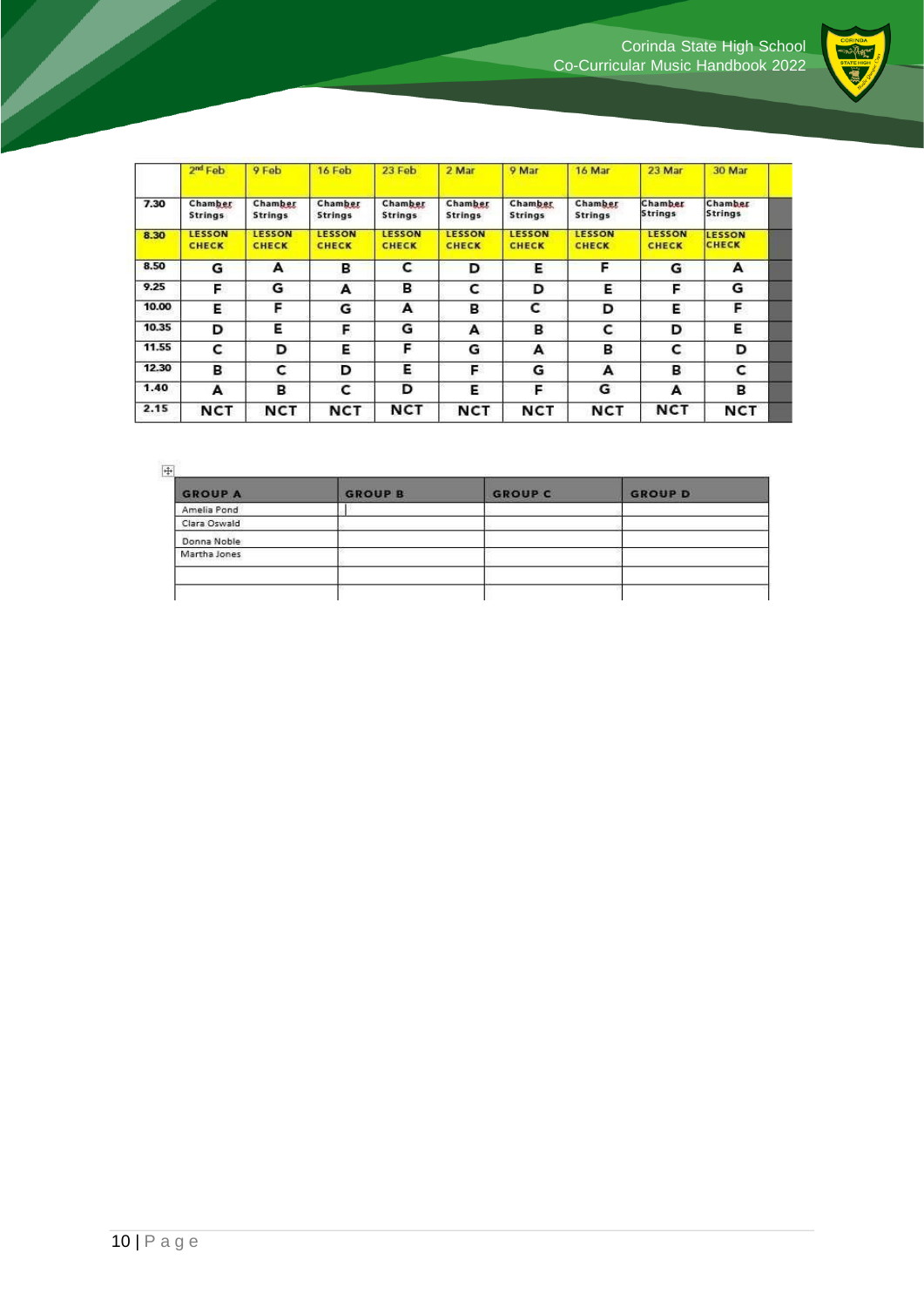

# 2022 Rehearsal Schedule

<span id="page-10-0"></span>The rehearsal schedule for 2022 is listed in the table below. Students are expected to be set up ready to start by this time.

Membership of an ensemble is a serious commitment. Regular attendance and routine home practice is essential. This a secondary school band program and students are expected to show long term commitment to music lessons and ensembles. Students are required to set up in advance and be ready to commence rehearsing by the start time above.

Ensembles regularly perform at school functions and ceremonies as well as local festivals and competitions. Notification of performances is provided as early as possible.

| Day              | Co-curricular<br>Ensemble and Conductor/Teacher                                                                                                        | <b>Weekly Time and Location</b>                                                                                        |
|------------------|--------------------------------------------------------------------------------------------------------------------------------------------------------|------------------------------------------------------------------------------------------------------------------------|
| <b>MONDAY</b>    | Wind Ensemble - Tom Stewart<br>Symphonic Band - Bevan Messenger                                                                                        | $7.30$ am $- 8.30$ am Hall<br>3.00 pm $-$ 4:15 pm Hall                                                                 |
| <b>TUESDAY</b>   | Senior Flutes Ensemble - Tom Stewart                                                                                                                   | $7.30$ am $- 8.30$ am M02                                                                                              |
| <b>WEDNESDAY</b> | Senior Percussion Ensemble - Jacob Hicks<br>Senior Clarinet Ensemble - Tom Stewart                                                                     | $7.30$ am $-8.30$ am<br>Hall<br>$7.30$ am $- 8.30$ am M02                                                              |
| <b>THURSDAY</b>  | Junior Percussion Ensemble - Jacob Hicks<br>Chamber Strings - Anne Keenan<br>Amadeus Strings - Anne Keenan<br>Senior Saxophones Ensemble - Tom Stewart | $7.30$ am $- 8.30$ am<br>Hall<br>M01<br>7.30 $am - 8.30 pm$<br>M01<br>2.50 am $-$ 4.00 pm<br>$7.30$ am $- 8.30$ am M02 |
| <b>FRIDAY</b>    | Big Band - Tom Stewart                                                                                                                                 | $7.30$ am $- 8.30$ am M02/Hall                                                                                         |
| Day              | Enrichment<br>Ensemble and Conductor/Teacher                                                                                                           | <b>Weekly Time and Location</b>                                                                                        |
| <b>TUESDAY</b>   | Music Excellence and Senior Vocal Ensemble<br>- Hannah Luke and Belinda Stewart<br>Music Excellence Band Project                                       | Tuesday Junior Breaks M01<br>$2.50$ pm $-3.50$ pm Music Block                                                          |
|                  | - Hannah Luke and Belinda Stewart<br><b>BMO</b> (Orchestra)<br>- student led and Tom Stewart                                                           | 3.00 pm $-$ 4:15 pm Hall                                                                                               |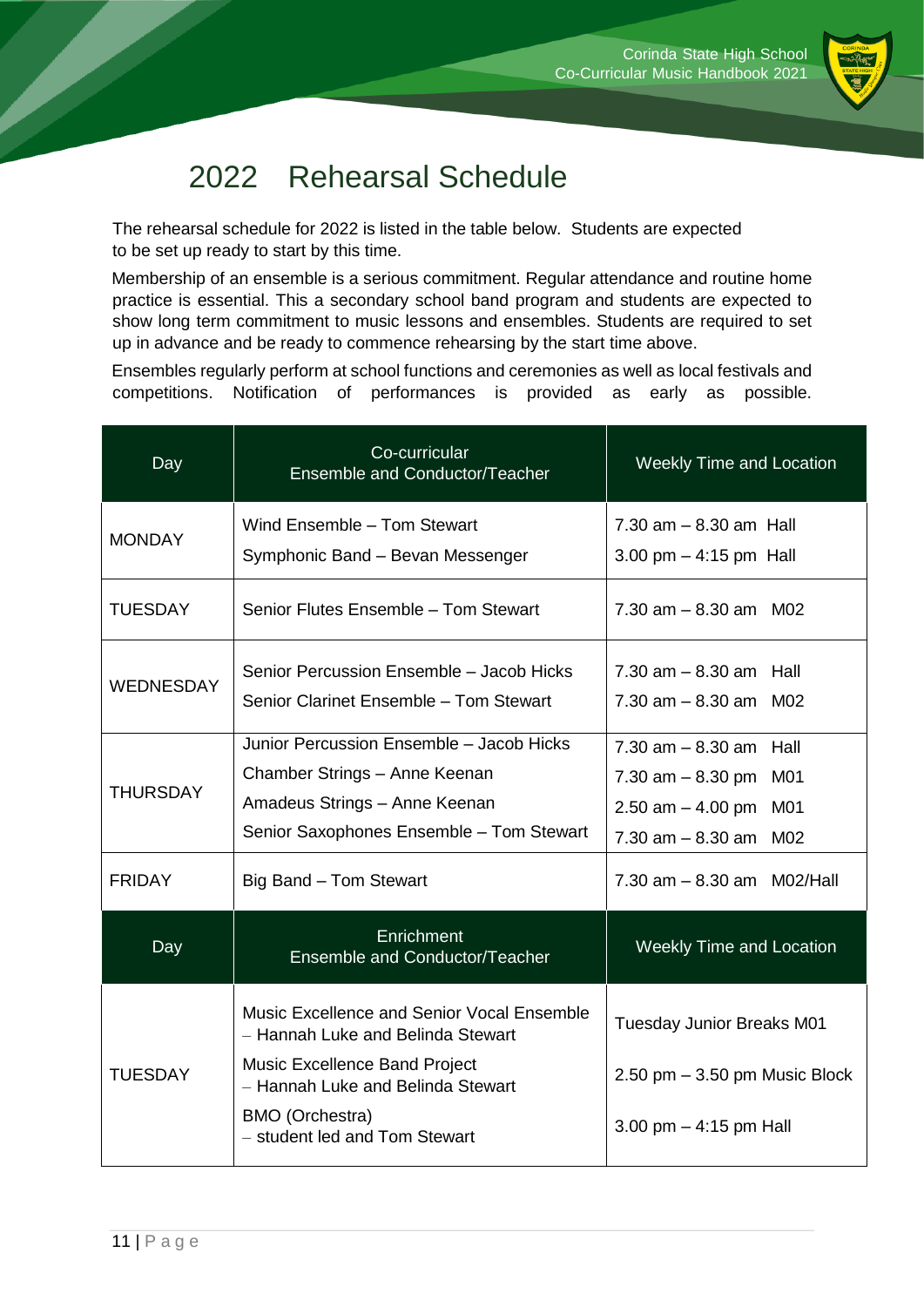

| THURSDAY | Vanguard (Drumline) – Jacob Hicks | $\frac{1}{2.50}$ pm $-$ 4.00 pm Hall |
|----------|-----------------------------------|--------------------------------------|
|          |                                   |                                      |

## <span id="page-11-0"></span>Staff Contacts

| Staff member           | The Arts Timetabled Classes                                                                                                                                                 | Contact                |
|------------------------|-----------------------------------------------------------------------------------------------------------------------------------------------------------------------------|------------------------|
| <b>Claire Noble</b>    | Head of Department, Instrumental<br>Music Coordinator and Drama Teacher                                                                                                     | cenob0@eq.edu.au       |
| <b>Jacob Hicks</b>     | Percussion (Instrumental Music Specialist),<br>Vanguard and English                                                                                                         | jhick169@eq.edu.au     |
| Anne Keenan            | Strings (Instrumental Music Specialist),<br><b>Chamber Strings, Amadeus Strings</b>                                                                                         | akeen9@eq.edu.au       |
| <b>Clarke Matthew</b>  | Elective Music, Music in Practice,<br><b>Production Club</b>                                                                                                                | cmatt146@eq.edu.au     |
| <b>Jack Saunders</b>   | Music Excellence, English, Humanities, 11<br>Literature                                                                                                                     | jsaun197@eq.edu.au     |
| Bevan<br>Messenger     | Brass (Instrumental Music Specialist) and<br>Symphonic Band                                                                                                                 | bmess19@eq.edu.au      |
| <b>Belinda Stewart</b> | Music Excellence, Vocal Ensembles, Band<br>Project, 12 General Music, 12 Music<br>Extension, CSHS Literacy Co-ordinator                                                     | bstew144@eq.edu.au     |
| <b>Tom Stewart</b>     | Woodwind (Instrumental Music Specialist),<br>10 Music, 12 General Music, Big Band,<br>Wind Ensemble, BMO, Saxophone<br>Ensemble and Woodwind Chamber Groups                 | tstew97@eq.edu.au      |
| <b>Private Teacher</b> | Private Tuition - on campus Corinda State<br><b>High School lessons</b>                                                                                                     | Contact                |
| Liam Blake             | Guitar and bass guitar teacher. Classical<br>and contemporary lessons. Individual or<br>group lessons at a reduced fee. Contact<br>Liam and cenob0@eq.edu.au for enrolment. | liamtheblake@gmail.com |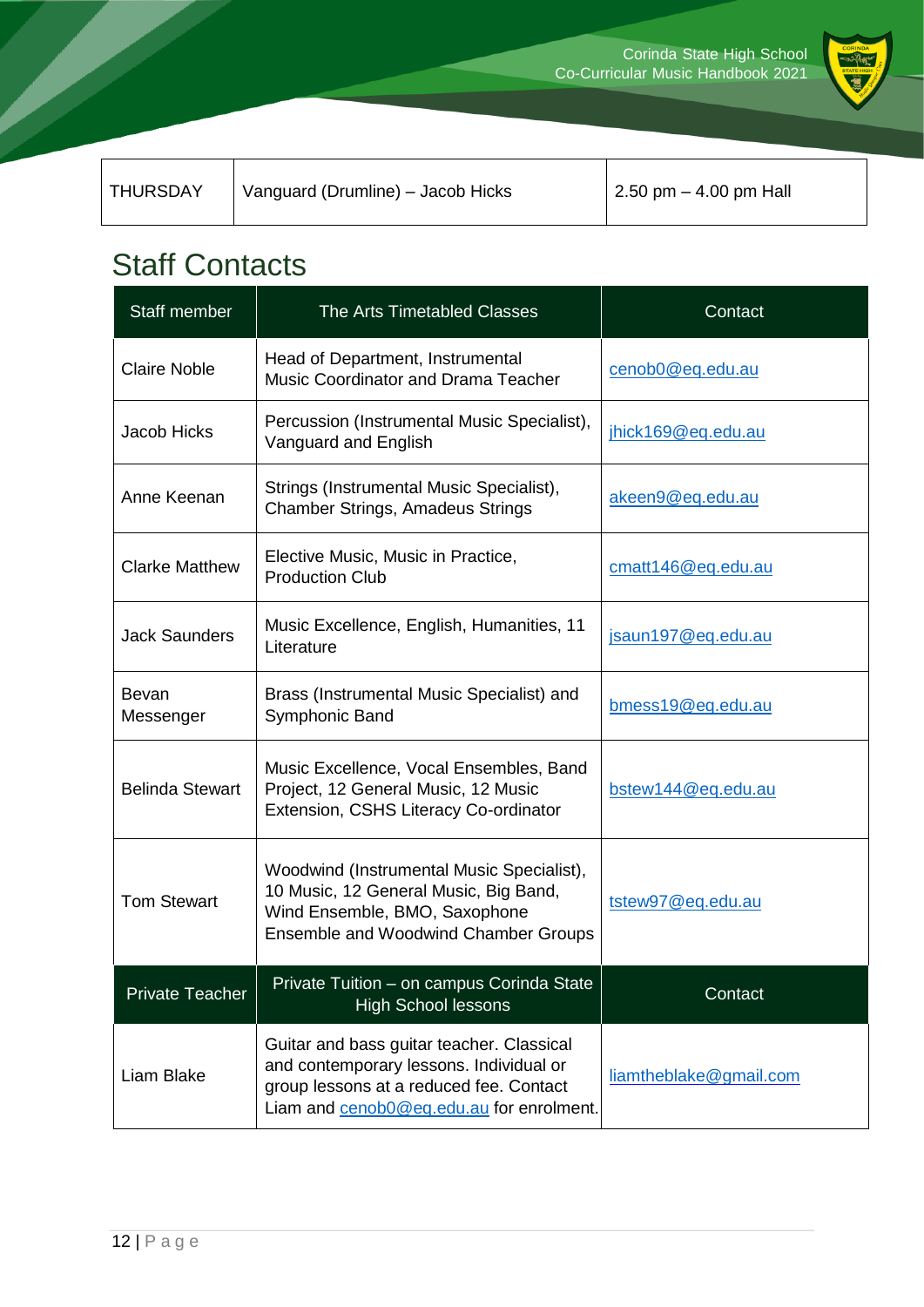

| Marina Jay  | Piano. Individual lessons only. For leisure or<br>for AMEB examinations. Contact Marina<br>and cenob0@eq.edu.au for enrolment.                                        | marinajaymusic@gmail.com  |
|-------------|-----------------------------------------------------------------------------------------------------------------------------------------------------------------------|---------------------------|
| Hannah Luke | Voice lessons or song writing. Learn to self-<br>accompany with piano or guitar. Individual<br>or pair lessons. Contact Hannah and<br>cenob0@eq.edu.au for enrolment. | hannahjoybianca@gmail.com |

## <span id="page-12-0"></span>Role and Responsibilities of Instrumental Music **Captains**

Each ensemble has a captain and one or more Vice Captains, who have the important responsibility to:

- Represent the ensemble in the decision-making process regarding performances and concerts;
- Aid the teachers in preparing for performances and concerts;
- Represent the ensemble in communicating information via newsletters, assemblies, and daily notices;
- Organise and conduct extra rehearsals (if required) and performances in the absence of the instrumental music teacher;
- Liaise with the Head of Department and Arts Captains on matters related to performances, achievements, and concerns;
- Ensure the ensemble is set-up and ready to rehearse at the starting time;
- Mentor and support ensemble members:
- Captains are ultimately selected by the Instrumental Music teachers in consultation with the Head of Department. Student votes may be considered.

## <span id="page-12-1"></span>Instrumental / Year 12 Classroom Music Awards

Awards for Instrumental Music are presented at the Music in the Night Concert. Students are eligible for THREE categories within each ensemble:

- 1. Best Instrumentalist
- 2. Best Ensemblist (awarded to the best team member with a strong positive attitude)
- 3. Director's Award (awarded for a high standard in one or both of the categories above).

The Award for Musician of the Year is given to ANY SINGLE student who has demonstrated the highest standards of musicality and contributed great leadership behind the scenes, during rehearsals and performances as well as possessing spirit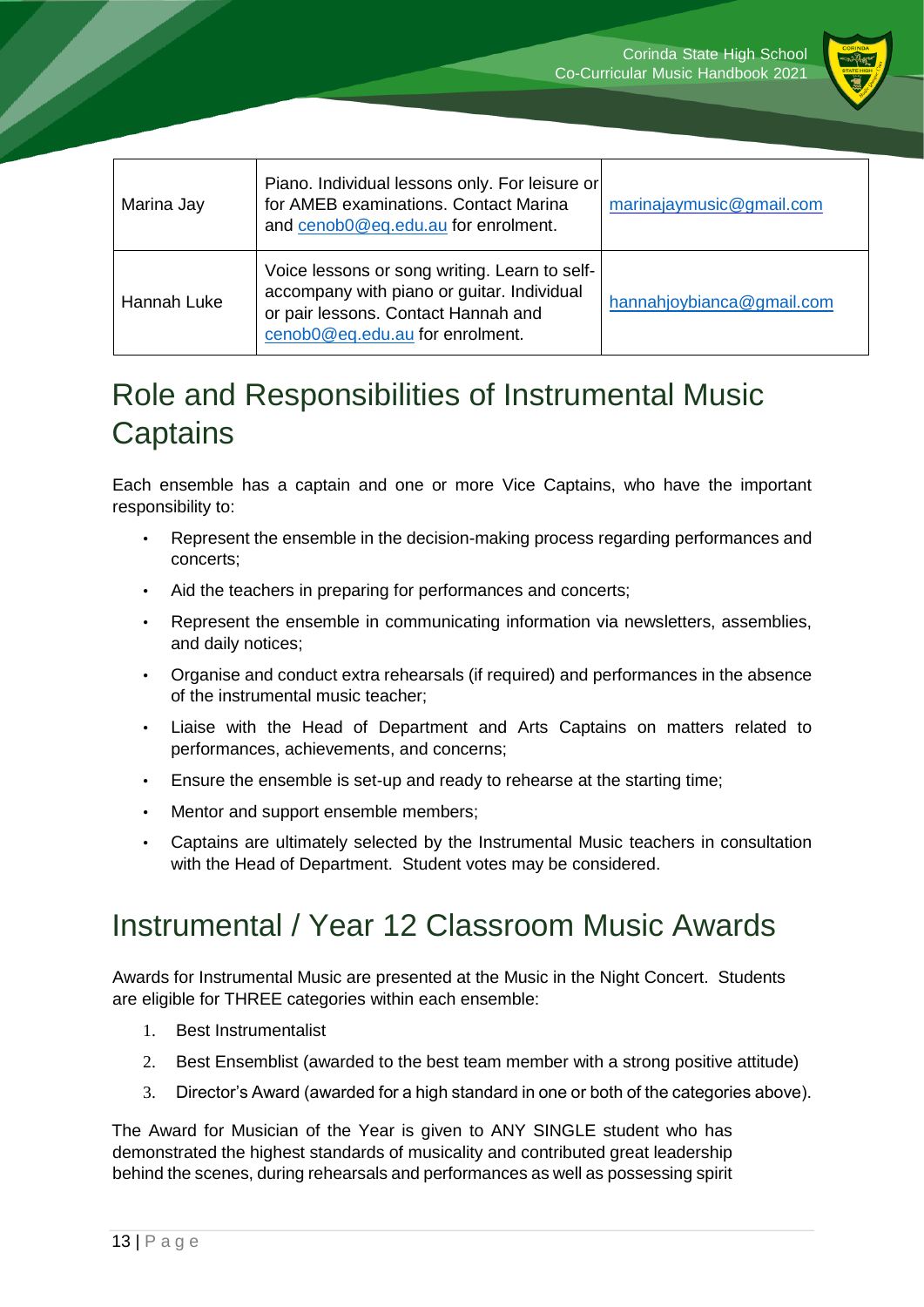

and energy that inspires ensemblists, conductors and the music program throughout their school career.

Conductors nominate the awards recipients for each category.

In addition, Year 12 students may receive a Music Service Award for ongoing commitment and dedication to the program from year 7 through to year 12.

Year 12 Music Extension and General Music students are eligible for Composer of the Year and Performer of the Year.

# <span id="page-13-0"></span>Withdrawal from the Program

To withdraw from the program a student must obtain a Leaving the Program Form from the Head of Department – The Arts. A parent is required to sign this form to confirm agreement. Students will be deemed to be in the program until this form is completed and returned to the music office. Absences from ensembles or lessons will be counted as unexplained until official withdrawal is formally processed. Fees will not be refunded as per the Instrumental Music Enrolment Policy (page 4).

## <span id="page-13-1"></span>What to do if…

| You know you will be absent              | See your conductor/director before the scheduled lesson /                                                                                                                                           |
|------------------------------------------|-----------------------------------------------------------------------------------------------------------------------------------------------------------------------------------------------------|
| from a rehearsal, lesson or              | rehearsal / performance and explain why you cannot attend. You                                                                                                                                      |
| performance                              | may be asked to catch up at a later time.                                                                                                                                                           |
| You miss a rehearsal, lesson             | Email or ring student absences immediately.                                                                                                                                                         |
| or performance by                        | See your conductor/director after the scheduled                                                                                                                                                     |
| accident/illness etc.                    | lesson/rehearsal/performance and explain why you did not attend.                                                                                                                                    |
| You forget your                          | Attend your lesson/rehearsal as scheduled. If possible, see your                                                                                                                                    |
| music/instrument for your                | conductor before the lesson/rehearsal starts so they can have                                                                                                                                       |
| lesson/rehearsal                         | time to organise alternative arrangements for you.                                                                                                                                                  |
| You arrive late to a<br>lesson/rehearsal | Knock on the door, excuse yourself with a quick apology to the<br>conductor/teacher and get set up with your instrument as quickly<br>as possible.<br>You may be asked to catch up at a later time. |